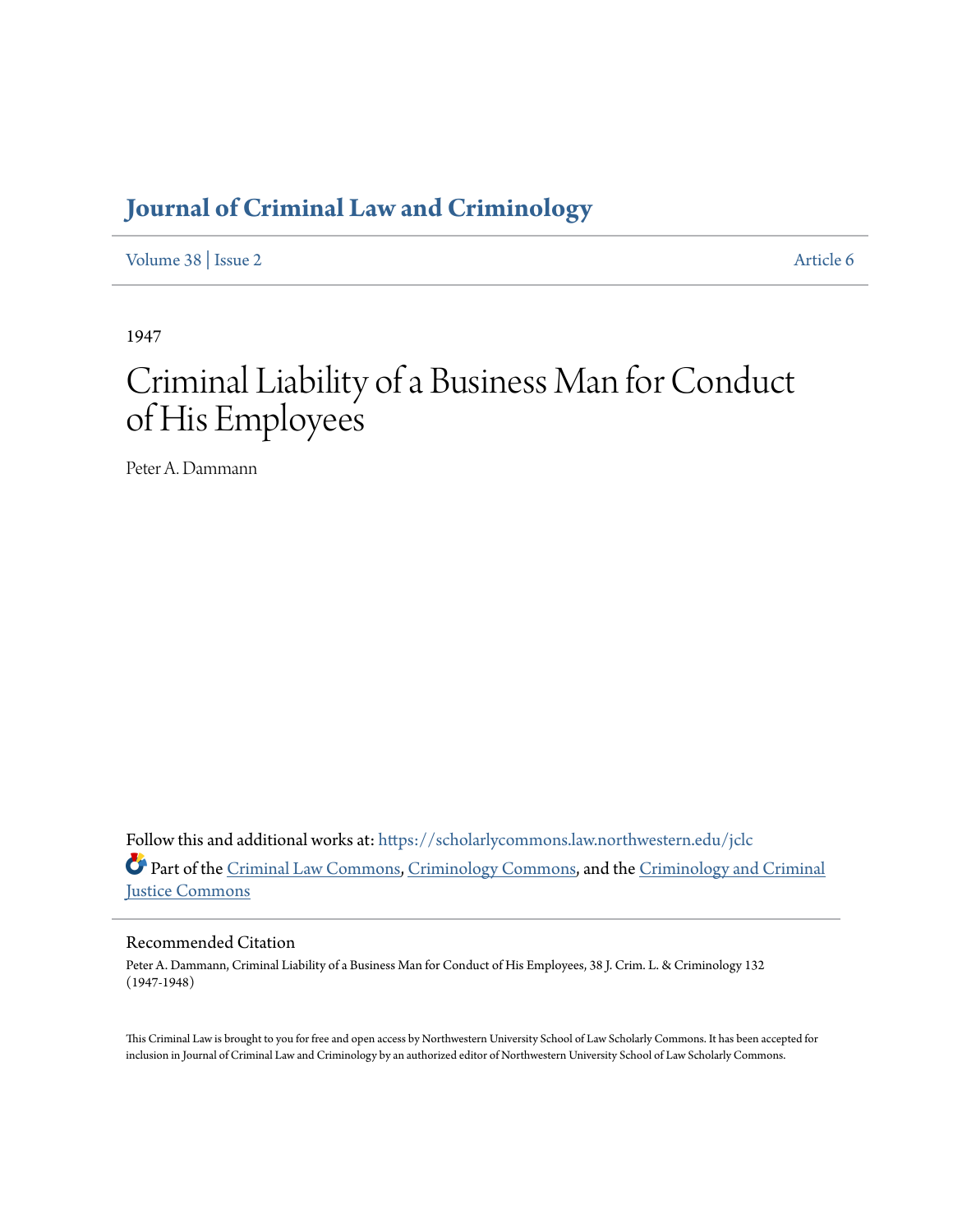### **CRIMINAL LAW NOTES AND COMMENTS**

Prepared **by** students of Northwestern University School of Law, under the direction of student members of the Law School's Legal Publication Board

Robert **S.** Morris, *Criminal Law Editor*

#### Criminal Liability of a Business Man for Conduct of **His** Employees

In *Ex parte Marley1* a clerk in a butcher shop short-weighted a customer in the sale of one veal steak and four or five lamb chops. The clerk was fined \$100, while his employer, who was absent at the time of sale and who allegedly did not know of and had not authorized the transaction, was sentenced to 90 days in jail.2 Discharging a writ of habeas corpus,<sup>3</sup> the Supreme Court of California denied that the conviction was a deprivation of due process<sup>4</sup> and held that the case fell within a recognized class of police offenses for which no proof of intent or guilty knowledge is required.

As a general rule, the principal is not criminally liable for the acts of his servant or agent unless he authorizes or aids and abets the commission of a crime. The doctrine of respondeat superior does not apply to criminal law.<sup>5</sup>

But the legislature, in the exercise of its police power, may define as crimes certain acts irrespective of the defendant's personal participation or of his guilty knowledge.6 Since about the middle of the nineteenth century, legislatures and courts have recognized an ever increasing group

Misdemeanors in California, except where otherwise provided **by** law, are punishable **by** imprisonment in the county jail not exceeding six months, or **by fine** not exceeding **\$500,** or both. Cal. Penal Code (Deering 1941) **§19. 3** On a petition for a writ of *habeas corpus,* the California Supreme Court within

its discretion may review the constitutionality and proper construction of criminal statutes. Cal. Const. Art VI, § 4; Cal. Penal Code (Deering 1941) §1473, and (Deering Supp. 1945) §1475.<br>(Cering Supp. 1945) §1475.

**<sup>5</sup>**United States v. Food **&** Grocery Bureau of So. Cal. 43 Fed. Supp. **966, (S. D.** Cal., 1942); People v. Green 22 Cal. App. 45, 133 Pac. 334 (1913); People v. Doble 203 Cal. 510, 265 Pac. 184 (1928); Commonwealth v. Stevens 155 Mass. 291, 29 N. E. 508 (1892); Lovelace v. State 191 Miss. 62, 2 So. (2d) 7 **215** Minn. **182, 9** N.W. **(2d) 518** (1943). **<sup>6</sup>**"The prosecution to which (defendant) was subjected is based on a now

familiar type of legislation whereby penalties serve as effective means of regulation. Such legislation dispenses with the *conventional* requirement for criminal conductawareness **of** some wrongdoing. In the interest of the larger good it puts the burden of acting at hazard upon a person otherwise innocent but standing in *responsible relation* to a *public danger."* (Italics supplied.) Frankfurter, **J.** in United States v. Dotterweich 320 U. S. 277, 280 (1943).<br>But for offenses involving jail sentences would not the "clear and present danger"

test of the freedom of speech cases be preferable? Schenck v. United States 249 U. S. 668 (1896); Bridges v. California 314 U. S. 252 (1941). Or is a jail sentence a lesser deprivation of liberty than a denial of free spee

**<sup>1</sup> ....** Cal. **(2d)** ..... **175** P. **(2d)** 842 (1946). 2 Cal. Business and Professions Code (Deering 1944) **§12023:** "Every person who **by** himself or his employee or agent, or as the employee or agent of another, sells any commodity, at, **by,** or according to gross weight or measure, or at, **by,** as of, or according to any weight, measure or count which is greater than the true net weight ... is guilty of a misdemeanor."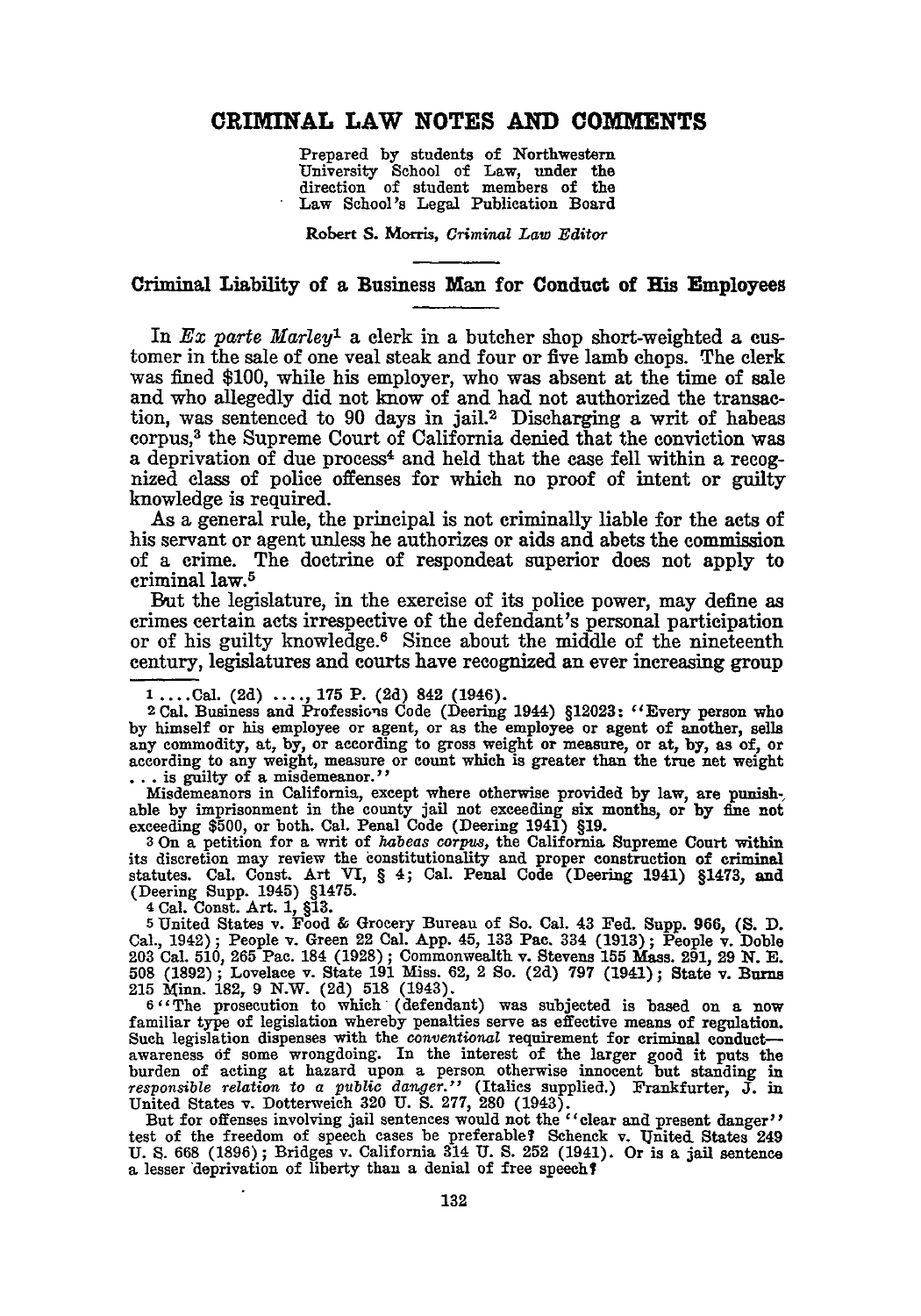of offensespunishable without regard to any mental element. It has been said that the simultaneous but independent growth of "public welfare offenses" in Great Britain and the United States represents the impact on the law of the rapid technological and economic changes of the nineteenth and twentieth centuries and the consequent shift of emphasis from the individual to the social welfare.7 Various statutes, enacted during the past hundred years to protect the public from specific abuses, throw upon the principal the risk of criminal liability arising from the mere existence of an agency or employment relationship.<sup>8</sup> These statutes have even been construed as denying to the defendant the defenses 6f ignorance or mistake of either or both principal and agent.<sup>9</sup> In holding the principal accountable for the conduct of his agent, courts have expressly recognized the need for regulation, the difficulty of enforcement if a defendant were permitted to plead lack of intent, the danger that an employer might shift responsibility to his employees, and the probability that a principal could prevent most infractions by his agents.<sup>10</sup>

Criminal responsibility of the principal usually turns on the construetion of the statute. Sometimes the legislature specifically provides that a statute shall apply to the principal and that intent is not a necessary

**8** Carolene Products Co. v. United States 140 **F. (2d)** 61 **(C.C.A.** 4th, 1944) (sale of filled milk); Great Atlantic & Pacific Tea Co. v. District of Columbia 89 F. (2d) **502** (App. D. **C.,** 1937) (short weight by unidentified employee); *Ex parte* Casperson 69 Cal. App. (2d) 441, 159 P. (2d) 96 (1945) (sale of inedible eggs by defendant's partner); Meigs v. State 94 Fla. 809, 114 So. 448 (1927) (employees packed for shipment fish under statutory length); Lunsford v. State 34 8. E. (2d) 731 (Ga. App. 1945) (partner violated statute providing that no professional bondsman after becoming surety on a criminal bond should thereafter receive any sum in the case); New Orleans v. Vinci 153 La. 528, 96 So. 110 (1922) (having in possession milk below standard); People v. Thompson & Potter *N.* **E. (2d)** 432 (1942) (having in possession for sale oysters not registered with New York City Department of Health); State v. Weisberg 74 Ohio App. 91, **55** N. **E.** (2d) 870 (1943) (short weight); City of Spokane v. Patterson 46 Wash. 93, **89** Pac. 492 (1907) (blasting with dynamite in unsafe manner). *Cf.* Goldsmith, Jr., Grant Co. v. United States 254 U. S. 505 (1921) (auto owned by defendant on conditional sale contract used by purchaser for transporting liquor; auto forfeited); Feeley v. City of Melrose 205 Mass. 329, 91 N. E. 306 (1910) tered auto).

**<sup>9</sup>**Commonwealth v. Jackson 345 **Pa.** 456, **28 A. (2d)** 894 (1942) (defendant's dairymaid sold milk ten cents below minimum price).

**<sup>10</sup>**Great Atlantic **&** Pacific Tea Co. v. District of Columbia **89 F. (2d) 502 (App. D. C., 1937).** The opinion set out without comment testimony of the manager of the local chain store that the meat department was inventoried every Saturday night and that the manager was held accountable for every pound of meat. The implication would appear to be that employers who impose such pressure on their employees will not be heard to complain if held accountable for the employees' misconduct. But why not infer intent in such a situation?

**<sup>7</sup>** See Sayer, Public Welfare Offenses (1933) **33** Col. L. Rev. 55, for an analysis of the history of these cases. The imposition of absolute criminal liability appears to have originated in the public nuisance cases. Rex v. Medley 6 Car. & P. 290, 172 Eng. Reprint 1246 (1834) (director of gas company con of Thames River although ignorant of the offense); Regina v. Stephens L. **R.** 1 Q. **B. 702** (1866) (aged owner of slate quarry convicted of nuisance because his men permitted rubbish to fall into river; proceedings, although criminal in form, were termed essentially civil in nature; hence, no mens rea necessary.) See Commonwealth v. N. Y. Central & H. R. R. Co. 202 Mass. 394, 395, 88 N. E. 764, 765 (1909) (obstructing highway punishable by common law as well as by s smokes and smells indictable as a public nuisance).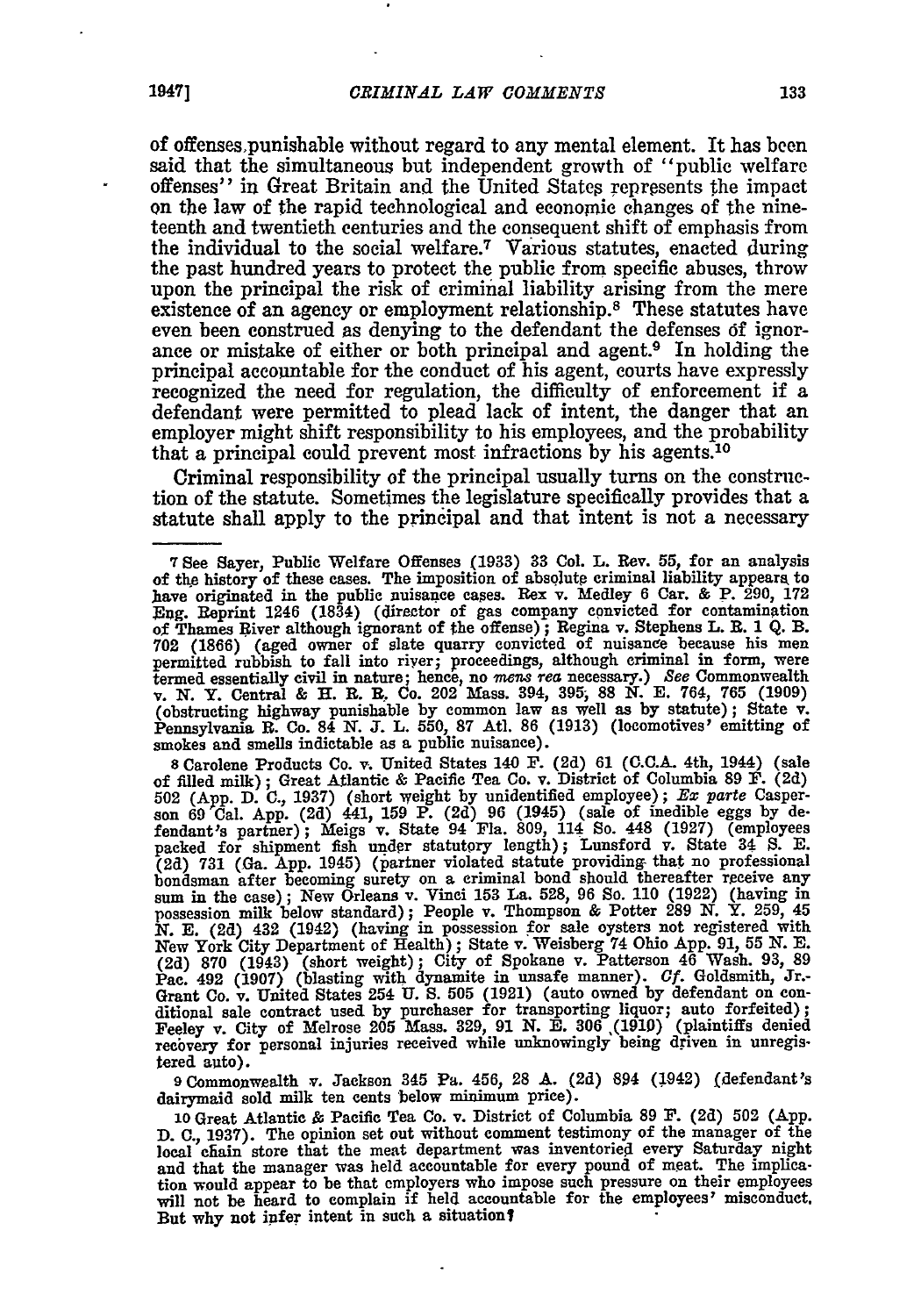ingredient of the crime; but more often legislation is ambiguous.<sup>11</sup> To determine legislative intent the court must then look to the overall purposes of the statute, its legislative history, and the seriousness of the offense.<sup>12</sup> Some cases stress the distinction between acts *malum in se* and those *malum prohibitun13* and suggest that criminal intent and guilty knowledge are still essential elements of crimes involving moral turpitude.<sup>14</sup> But although most cases involve minor offenses with small penalties, the courts have sustained heavy sentences for serious misdemeanors and even felonies where the defendant was not allowed to plead lack of participation or guilty knowledge. <sup>15</sup>

Judicial recognition of a doctrine of vicarious criminal liability may be in part a result of a faulty classification of the cases and a failure to analyse the different meanings of such words as "criminal intent" and analyse the different meanings of such words as "criminal intent" and "guilty knowledge." The Massachusetts court, for example, has cited cases sustaining convictions for adultery, where the defendant did not know that his paramour was married, for the proposition that a principal can be punished for the conduct of his employees.<sup>16</sup> Most courts have failed to recognize a distinction between the question of whether a defendant should be punished for his own acts, in the absence of a showing of criminal intent, and whether he should be punished for another's

Railway Co. 2 K. B. 836 (1917). Smith v. State 231 Ala. 346, 136 So. 270 (1931).<br>13 <sup>1</sup> Strictly malum prohibitum offenses created under the exercise of the police

power do not require intent and purpose on the part of the accused violator to disregard them, unless the statute should so require." Duncan v. Commonwealth 289 Ky. 231, 158 S. W. (2d) 396 (1942). People v. Boxer 24 N. Y. between offenses *malum in se* and those *malum prohibitun* is generally discredited

14 This would appear to be the basis of the opinion in State v. Pansey 61 Nev. 330, 130 P. (2d)  $2\overline{64}$  (1942), holding that the legislature could not lawfully making it a crime to receive or buy stolen goods without regard to guilty knowledge, criminal intent, or criminal negligence. **<sup>15</sup>**State v. Lindberg **125** Wash. **51, 215** P. 41 (1923) (statute made it a felony

for a bank director to borrow from his own bank unless authorized **by** a special resolution of the board of directors; defendant not permitted to prove that he did not know that money loaned to him by an agent came from his own bank; indeterminate sentence of one to five years held not a deprivation of due process nor an infliction of a cruel and unsual punishment). *Cf.* Commonwealth v. Mixer 207 Mass. 140, **93** N. E. 249 (1910) (driver for a common carrier convicted for transporting liquor in violation of statute requiring seller or consignor to mark package in designated manner; fact that employee could not reasonably know that the package, a sugar barrel, contained liquor held immaterial since no intent was required by statute. See also United States v. Greenbaum 138 F. (2d) 437 (C.C.A. 3d, 1943,.

**16** Commonwealth v. Sacks **215** Mass. 72, 100 *N.* **E.** 1019 (1913); Commonwealth v. Mixer 207 Mass. 140, 93 N. **E.** 249 (1910).

<sup>11</sup> Commonwealth v. Sacks 214 Mass. 72, 100 N. E. 1019 (1913) involved a typical statute which provided that "whoever, himself or by his agent" etc. is guilty. Mass. Stat. (1907) c. 394 §1. Also see the California statute set out in note 2 supra. State v. Weisberg 74 Ohio App. 91, 55 N. E. (2d) 870<br>(1943) is typical of a number of cases where principals have been convicted even though the statute makes no reference to servants or agents. The absence of words such as "knowingly" or "wilfully" is usually held to indicate the legislative intent that proof of intent should not be required, and such statutes usually are construed and anti-property of the conduct of his agents. But of State v.<br>Pinto 129 N. J. L. 255, 29 A. (2d) 180 (1942) which reversed a conviction of a<br>principal because even though intent is not required "the unlawful act must be<br> brought h6me to the defendant." **<sup>12</sup>**See the dictum of Atkin, **J.** in Mousell Bros. Ltd. v. London & North-Western